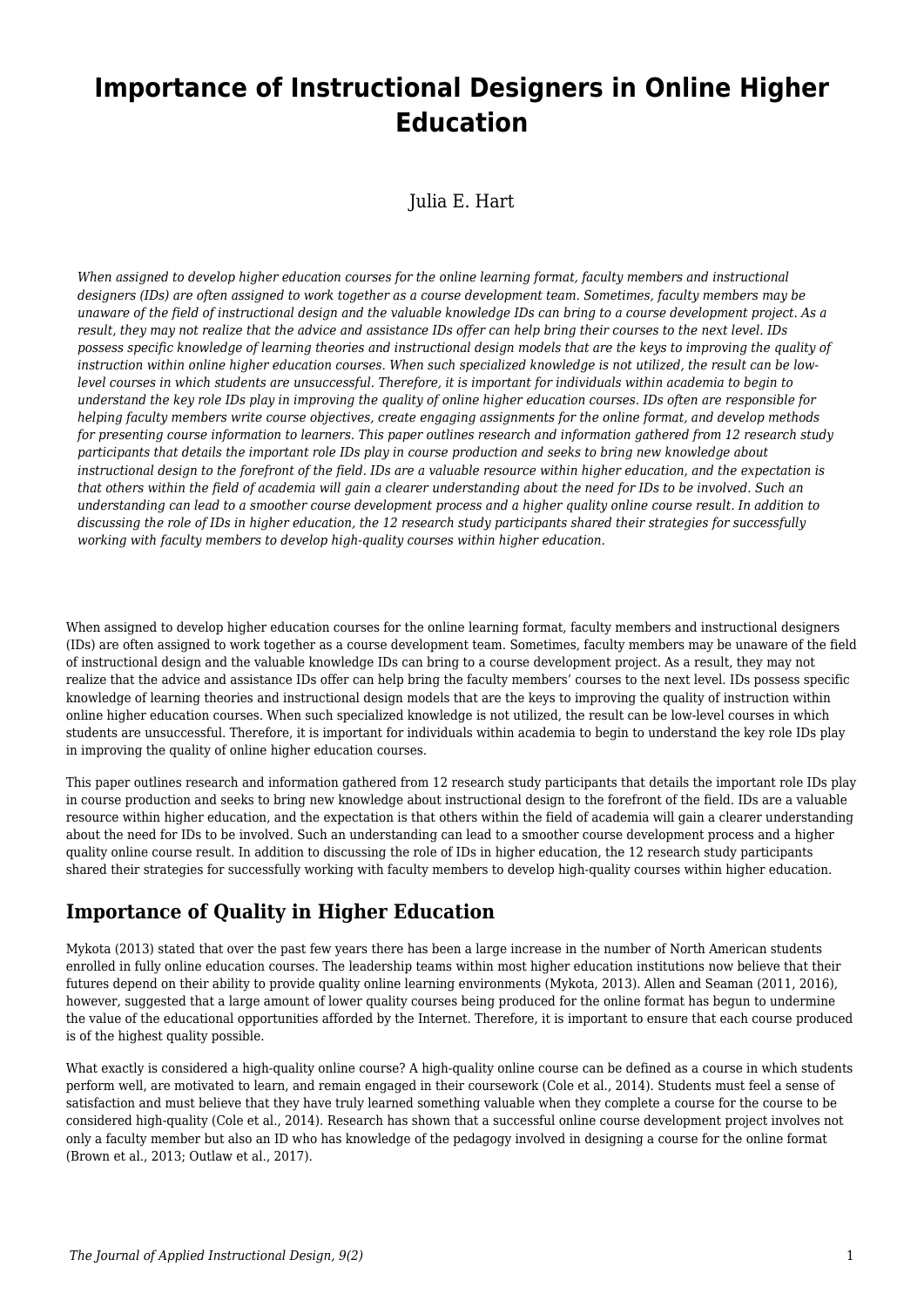# **Ids in Higher Education**

While IDs may not know much about fire science or criminal justice, they are specially trained to take the expert content given to them by faculty members and transform it into learning experiences that will capture students' attention so that they can achieve the knowledge and skills necessary to be successful in their chosen careers. IDs perform many different duties when working with faculty members to design and develop courses. They take on many of the behind-the-scenes responsibilities within the course production that sometimes faculty members are unaware of so that they can focus on providing the expert content that students need to be successful. For example, IDs have been known to transcribe videos and audio files, develop various forms of media for courses, and even load courses into learning management systems.

However, there is much more to being an ID than those types of activities suggest. IDs today possess specific knowledge of learning theories and instructional design models that are the keys to improving the quality of online higher education courses (Shaw, 2012). They often are responsible for helping faculty SMEs write course objectives, create engaging assignments for the online format, and develop methods for presenting course information to learners (Hixon, 2008). IDs are also often instrumental in helping higher education faculty negotiate and reduce the transactional distance that often occurs in online courses (Lunce & Huang, 2013). Transactional distance involves the misunderstanding and miscommunication that can occur between a learner and his or her professor due to the two parties being physically separated from one another (Lunce & Huang, 2013).

Brigance (2011) stated that higher education institutions offering online learning need individuals with a clear understanding of the direction and approach that needs to be taken to produce high-quality online courses and that IDs possess just that type of understanding. IDs possess the following attributes that are necessary for bringing online courses to the highest levels:

- solid designer foundation in instructional and learning theories,
- an understanding of the cognitive process of learning,
- ability to utilize research to inform practice,
- competency in multimedia and online educational formats, and
- commitment to perpetual learning and readiness for challenges along the way (Brigance, 2011; Fyle et al., 2012)

IDs understand the need to keep up with a constantly changing field and the importance of working collaboratively with faculty members (Anderson, 2012; Brigance, 2011; Fyle et al., 2012). Some of the skills IDs possess that lend themselves well to improving the quality of online courses they help to produce include the following:

- possession of effective communication skills,
- knowledge of the need to constantly update instructional design skills,
- ability to apply current research and theory, and
- ability to identify and resolve ethical and legal issues (Anderson, 2012; Brigance, 2011; Fyle et al., 2012)

In a recently completed research study, 12 IDs who had worked within the field of online higher education for at least two years and had worked with faculty members to produce courses at least five times were interviewed. These IDs were asked if they believed that IDs were important within the field of higher education and, if so, how. Each of the participants agreed that IDs are important because they truly make a difference in the quality of the courses being produced for the online format. IDs bring a specialized knowledge of instructional theories and how people learn to the table of online course design. Participants additionally stated that IDs help faculty members present course material in more engaging ways that can help students better absorb the subject matter. IDs can also help faculty members keep the level of the students' knowledge about the subject matter in mind and can bring fresh eyes and new perspectives to course design that can help to improve how students experience online courses within higher education institutions. Several participants mentioned that faculty members often do not realize that the way a course is presented in a traditional classroom must change when it is transferred to an online format, and IDs bring a wealth of knowledge regarding such a change in pedagogy.

All but one of the participants touched on the fact that while faculty members are experts in their own fields of study, many do not have the background in education that IDs do. As a result, it can sometimes be difficult for faculty members to present their subject matter knowledge in ways that students can truly comprehend, especially in the online format, which can reduce the quality of the resulting course. One issue that a participant raised was that traditional faculty in higher education, while being trained specifically about their content, are often not trained as educators. IDs can help faculty members translate their knowledge into a learning environment in which students can learn and achieve the outcomes of the course. In addition, the participant indicated that IDs are necessary to show the faculty different aspects of teaching and to help them deliver their content in ways that students can truly learn and understand, which is a hallmark of a high-quality online course.

Other participants described in more detail the specialized knowledge that IDs bring to an online course development project, which include the following:

- Trained to specifically think about the student experience as they are working to develop online courses.
- Ensure that the subject matter is presented at the proper level so that students can absorb the material, especially if it is the first time they have ever encountered a topic.
- Ensure sure that instructions for assignments are clearly written so that students understand what is being asked of them.
- Ensure that all the course material aligns with the course outcomes or objectives.
- Retain consistency in how courses are presented in their institutions because they know that students are more successful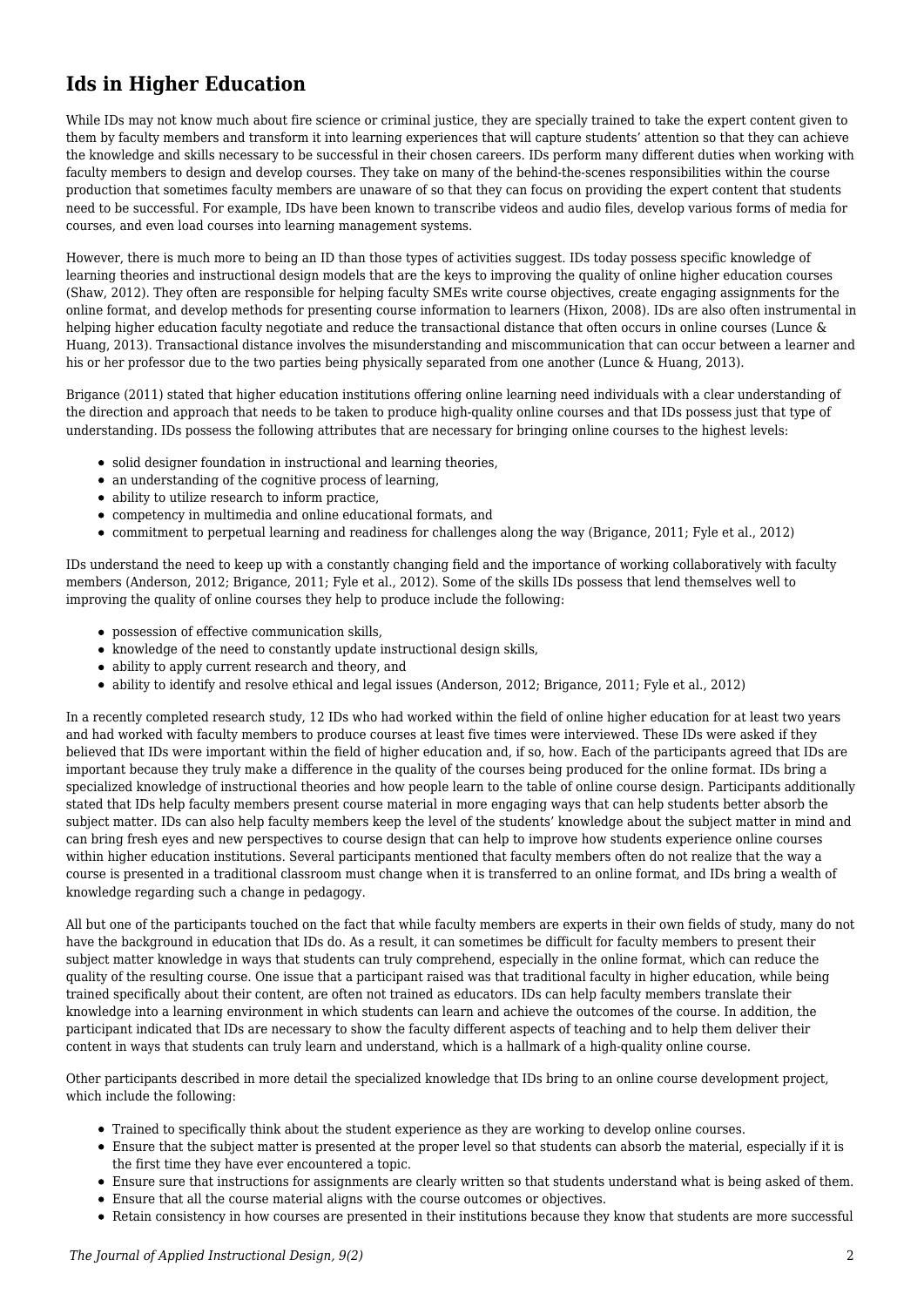in a course in which they know where to locate specific files or content that they need to complete their assignments.

Bring a new perspective to the process of course design. IDs do not have an emotional or personal investment in a specific course development method and can look at course material with a different, more detailed, eye. IDs are better able to see the issues that are keeping students from being successful in the course and can offer suggestions to faculty members that can help them improve their courses.

### **Strategies for Helping Others Realize the Importance of Ids**

The outcomes of this study indicate that the development of a high-quality course for the online higher education format requires the expertise of more than one individual as well requiring the use of different types of teaching and learning strategies (Chao et al., 2010; Vandenhouten et al., 2014). Faculty members bring an extensive knowledge of the subject matter covered in a course, and IDs bring specialized knowledge of how to present the subject matter in such a way that it helps students achieve the outcomes and goals of the course. To produce a high-quality course, these two individuals must be able to collaborate well with one another and form a cohesive team based on mutual respect for one another's time and expertise.

The IDs interviewed for this study indicated that many of the issues that they have with faculty members stem from the fact that faculty members are often not aware of what IDs do and what benefits they can bring to online course design and to the field of higher education in general. The belief of study participants and researchers alike is that more information needs to be disseminated regarding the significant contributions and advancements that have been brought into the field of higher education through the work of IDs (Afsaneh, 2014).

The findings of this study also indicate that IDs and faculty members should make more of an effort to communicate with one another as communication appears to be the key to establishing a true course development partnership (Anderson, 2012; Ashbaugh, 2013; Campbell et al., 2009). A successful partnership between a faculty member and an ID can improve the quality of the resulting course and demonstrates how important an ID can be within the field of higher education. Strategies that IDs can use to work successfully with faculty members are listed in Table 1. These strategies have been gleaned from both a study of the literature and the responses from this study's participants.

Table 1

Strategies for Working with Faculty Members

**An instructional designer should schedule an initial meeting with the faculty member before the actual course design work begins (Tessmer, 1993). This gives each individual an opportunity to get to know one another, learn about each other's working styles and preferences, and hammer out issues regarding deadlines and methods for meeting the goals and outcomes of the course. Doing this will hopefully avoid conflicts down the road.**

The instructional designer and the faculty member should maintain regular communication with one another throughout the course development process. Several participants mentioned that conflicts arose when faculty members and IDs lost touch with one another or when deadlines were not met.

When offering feedback to faculty members, it is often better for an instructional designer to do so through a phone call or faceto-face so that the two parties have a chance to discuss the feedback together. This allows the instructional designer to explain more clearly why he or she thinks a change should be made, and it allows the faculty member the chance to give his or her opinion about the change. There are then no misunderstandings about the intent of the feedback, and each person has a chance to weigh in on the issue at hand, reducing the chance of conflict down the road.

IDs should present themselves as helpers or as individuals who can complement the abilities of faculty members. By doing so, IDs are more likely to be seen as equal partners in course production, which can help to raise their credibility in the eyes of higher education faculty.

IDs should make every effort to build a culture of teamwork with faculty members because it is teamwork and collaboration that will make the courses being produced the best they can be. See Table 2 below for some ideas about how to create a culture of teamwork with faculty members.

Table 2

#### Creating a Culture of Teamwork

#### **IDs should clearly communicate their role and purpose in the course development process.**

IDs should put together a list of services that they can perform for faculty members and maybe even have a portfolio online where they can show faculty members examples of some of the work they have done and how this work improved the quality of the courses on which the IDs worked. IDs should listen to the ideas that faculty members have for their courses and advise them on how an instructional designer can help them achieve those ideas.

IDs should have a thick skin and be prepared for faculty members not to accept the latest and greatest instructional technique that an instructional designer is suggesting. IDs should be prepared to compromise with faculty members when necessary.

IDs should have knowledge of their university's instructional design processes and have documentation in place so that they are always ready to answer any questions faculty members may have during course production.

IDs should let faculty members know that they are there to guide the faculty members through the course development project, not dictate to them. Above all, IDs and faculty members should together consider the needs of their students first and foremost and work together to ensure that all of the courses they develop are of the highest quality and provide a unique and fulfilling learning experience for all students.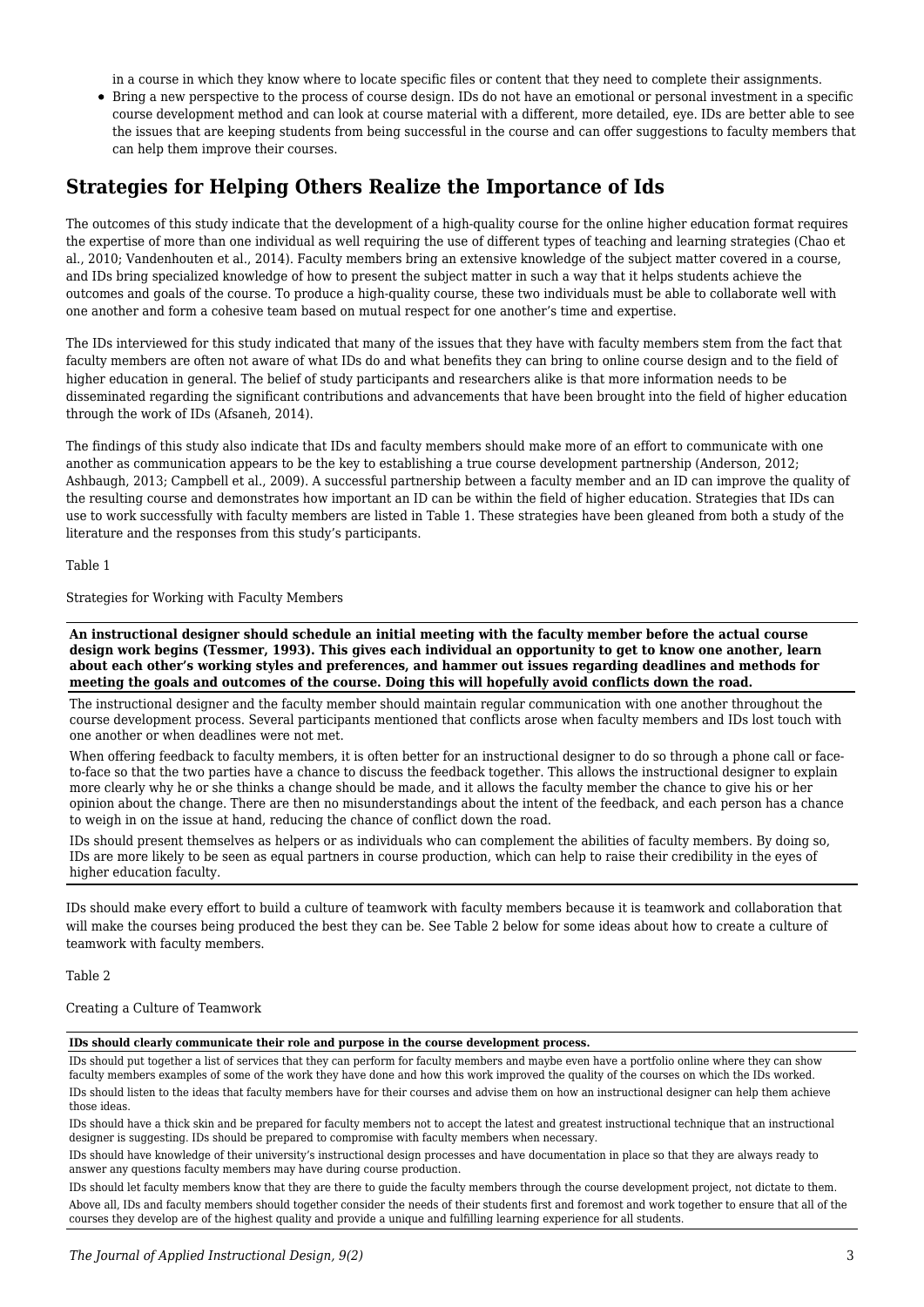### **Conclusion**

High-quality online higher education courses are clearly the result of true collaboration and teamwork between faculty members and IDs, and more of an effort should be made by higher education leadership to promote this partnership in the future (Kotter, 2008; Kowch, 2009). Participants and researchers believe that if more of an effort is made to clearly establish the roles and responsibilities of faculty members and IDs to course development projects, conflicts will diminish, and better courses will result which, in turn, will lead to a better outcome for students and more growth in the field of online higher education.

### **References**

- Afsaneh, S. (2014). *Quality of online courses*. (Doctoral thesis, Universitat Rovira i Virgili, Tarragona, Spain). http://hdl.handle.net/10803/277385
- Allen, E., & Seaman, J. (2011). *Going the distance: Online education in the United States*. https://www.babson.edu/Academics/centers/blank-center/global-research/Documents/going-the-distance.pdf
- Allen, I. E., & Seaman, J. (2016). *Online report card: Tracking online education in the United States*. https://onlinelearningconsortium.org/read/online-report-card-tracking-online-education-united-states-2015/
- Anderson, D. (2012). Is building relationships the key to leadership? *Performance Improvement*, *51*(2), 15–21. doi:10.1002/pfi.21245
- Ashbaugh, M. L. (2013). Expert instructional designer voices: Leadership competencies critical to global practice and quality online learning designs. *Quarterly Review of Distance Education, 14*(2), 97–118. http://www.infoagepub.com/quarterly-review-of-distance-education.html
- Brigance, S. K. (2011). Leadership in online learning in higher education: Why IDs for online learning should lead the way. *Performance Improvement, 50*(10), 43–48. doi:10.1002/pfi.20262
- Brown, B., Eaton, S. E., Jacobsen, D. M., Roy, S., & Friesen, S. (2013). Instructional design collaboration: A professional learning and growth experience. *Journal of Online Learning & Teaching, 9*(3), 439–452. http://jolt.merlot.org/
- Campbell, K., Schwier, R., & Kenny, R. (2009). The critical, relational practice of instructional design in higher education: An emerging model of change agency. *Educational Technology Research & Development, 57*(5), 645–663. doi:10.1007/s11423-007-9061-6
- Chao, I. T., Saj, T., & Hamilton, D. (2010). Using collaborative course development to achieve online course quality standards. *International Review of Research in Open & Distance Learning, 11*(3), 106–126. http://www.irrodl.org/index.php/irrodl
- Cole, M. T., Shelley, D. J., & Swartz, L. B. (2014). Online instruction, e-learning, and student satisfaction: A three year study. *The International Review of Research in Open and Distance Learning, 15*(6), 111–131. http://www.irrodl.org/index.php/irrodl/article/view/1748/3179
- Fyle, C. O., Moseley, A., & Hayes, N. (2012). Troubled times: The role of instructional design in a modern dual-mode university? *Open Learning, 27*(1), 53–64. doi:10.1080/02680513.2012.640784
- Hixon, E. (2008). Team-based online course development: A case study of collaboration models. *Online Journal of Distance Learning Administration*, *11*(4), 3.
- Kotter, J. P. (2008). What leaders really do. In J. V. Gallos (Ed.), *Business Leadership* (2nd ed., pp. 5–15). Jossey-Bass.
- Kowch, E. (2009). New capabilities for cyber charter school leadership: An emerging imperative for integrating educational technology and educational leadership knowledge. *TechTrends, 53*(4), 41–48. https://www.springer.com/us
- Lunce, L. M., & Huang, X. (2013). Situational awareness and online instruction: A perspective for IDs. *Journal of Applied Learning Technology, 3*(3), 18–33. http://www.salt.org/
- Mykota, D. (2013). A coordinated decentralized approach to online project development. *TOJET: Turkish Online Journal of Educational Technology*, *12*(3), 1–14. http://www.tojet.net/
- Outlaw, V., Rice, M. L., & Wright, V. H. (2017). Building quality online courses: Online course development partnership and model. In *Handbook of Research on Building, Growing, and Sustaining Quality E-Learning Programs* (pp. 301–323). IGI Global.
- Shaw, K. (2012). Leadership through instructional design in higher education. *Online Journal of Distance Learning Administration*, *15*(3), 1. http://www.westga.edu/~distance/ojdla/

Tessmer, M. (1993). *Planning and conducting formative evaluations: Improving the quality of education and training*. Routledge.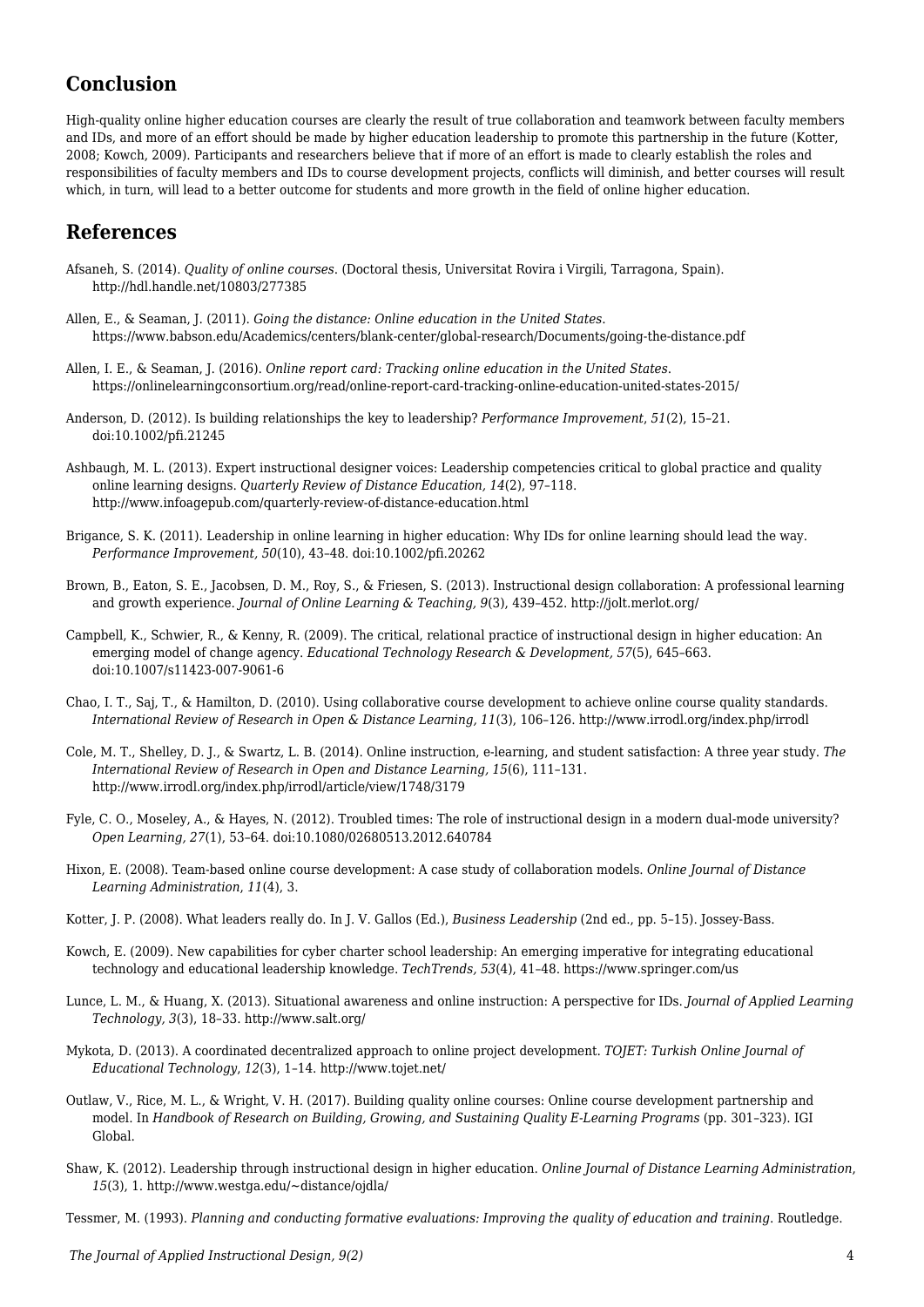Vandenhouten, C. L., Gallagher-Lepak, S., Reilly, J., & Berg, P. R. (2014). Collaboration in e-learning: A study using the flexible elearning framework. *Online Learning*, *18*(3). 1–14. http://onlinelearningconsortium.org/